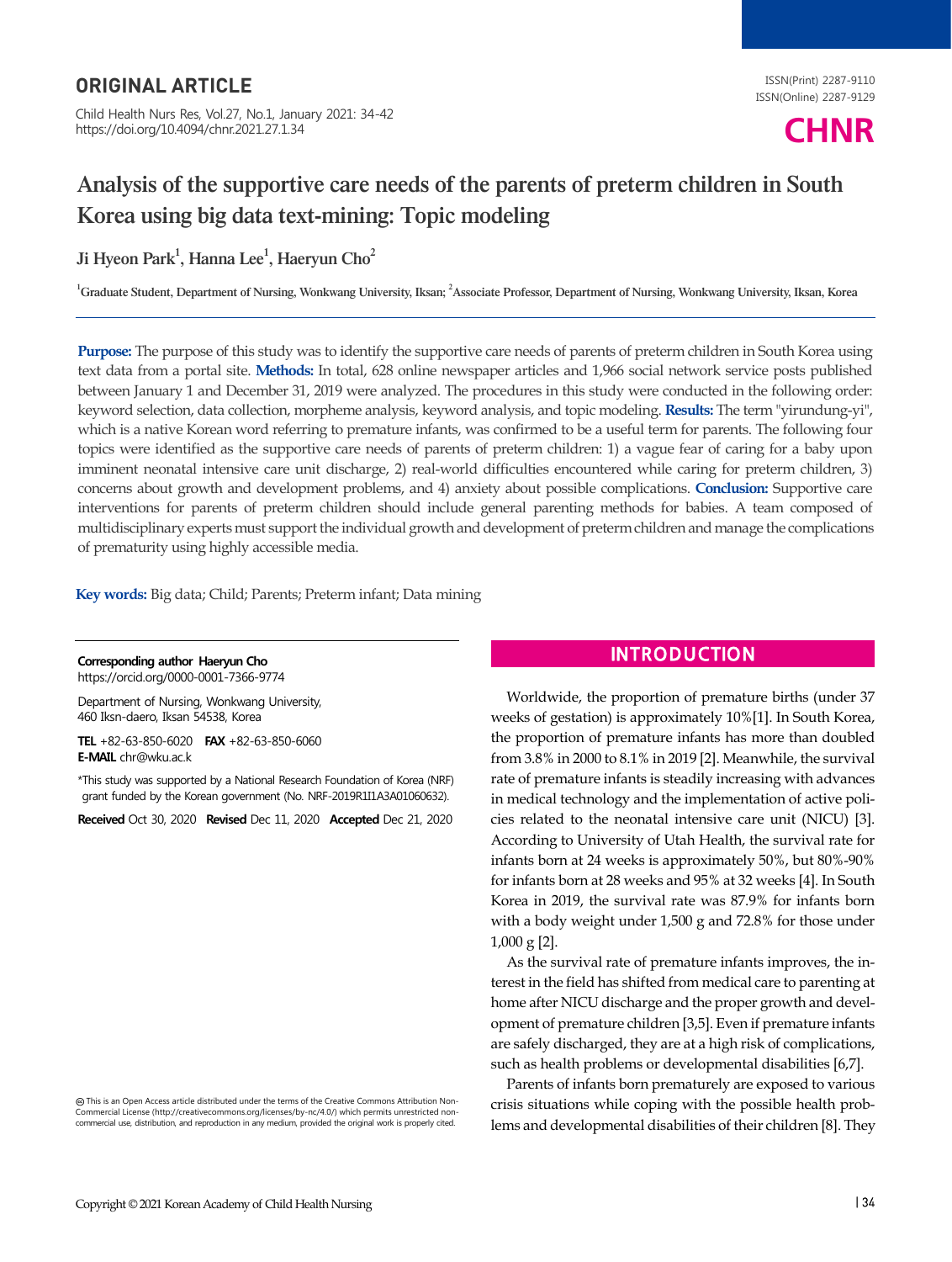also experience more and longer post-traumatic and parenting stress than the parents of full-term infants [9,10] and encounter anxiety, depression, and conflict [8,11]. They may be unprepared for their parental roles or may exhibit inappropriate parenting behaviors, such as overprotection [11,12].

Parental responses are the major factor influencing the neurodevelopment, cognitive development, and behavioral development of children born as premature infants [13]. Parents experiencing high parenting stress have impaired mental health, inappropriate relationships with their children, and poor parenting quality [5,14]. Therefore, the need for interventions that can support the parents of preterm children has emerged [5,8,12].

The term "big data" refers to the vast amount of data generated online, which would be difficult to analyze using existing data processing technologies [15]. Currently, online social network services (SNSs) are used for communication by a large number of people, and they can be used to grasp various viewpoints comprehensively because of the amount of data that is accumulated [16]. In particular, South Korea has the highest internet penetration rate in the world, and more than 50% of newspaper users use online platforms [15,16]. Big data analysis using text data of online news and SNSs has been attracting attention as a useful analytical method to explore the flow of people's perception, times, and society [15,16]. Topic modeling is an analytical method that can find hidden topics in a large amount of text data [15]. Moreover, research using surveys and interviews is limited in terms of identifying population-scale phenomena owing to the selection of participants. By contrast, the analysis of big data, including online newspapers and SNSs, can reflect the experiences of the population [15].

Interest in the growth, development, and parenting of preterm children has been increasing. Related research is being conducted worldwide; some examples include a meta-analysis of the parenting behavior of parents of preterm children [12], qualitative studies on the care experience of preterm children [8,11], a systematic literature review of the relationship between parenting style and preterm infant development [13], and research on the stress of parenting preterm children [5,9,17]. These studies have reported that support is required for the parents of preterm children, but have been limited to investigations of the relationships between parenting aspects and child development. In other words, research aiming to understand the types of support required by the parents of preterm children is insufficient.

Research on the experiences of parents of preterm children after their discharge from the NICU is insufficient owing to the limited accessibility to such parents. However, analyzing the experiences of parents of preterm children using online big data is expected to produce results that reflect the actual

phenomena because there are no restrictions on participation. Online news can be regarded as a public concern because it contains information that attracts attention related to real life through interactions with people living at the same time [18]. Therefore, this study was conducted to identify the types of support requests made by the parents of preterm children by using text data from online newspaper articles and SNS posts on a portal site. The specific purpose of the present study was 1) to collect big data using text mining to analyze keywords and 2) to derive the supportive care needs of parents of preterm children by using topic modeling.

#### **METHODS**

#### **1. Study Design**

In this study, text mining was performed using online big data to identify the supportive care needs of parents of preterm children.

#### **2. Sample**

The portal site used was Naver, which has been reported to be the most widely used search engine in South Korea, with a market share of more than 60%[19]. The researchers conducted face-to-face meetings six times to closely examine agreement for the selection of texts to be used in the analysis of the supportive care needs of parents of preterm children using big data text mining. In total, 1,247 online newspaper articles and 1,966 SNS posts by the parents of preterm children in a web community on a portal site, posted between January 1 and December 31, 2019, were analyzed.

#### **3. Study Process and Data Analysis**

This study was conducted in the following order: keyword selection, data collection, morpheme analysis, keyword analysis, and topic modeling (Figure 1).

#### **1) Keyword selection**

The keywords selected were "premature infant" or "yirundung-yi". Officially, the term "premature infant" is used, but the National Institute of the Korean Language created a new term, "yirundung-yi", in 2006. "Yirundung-yi" is a native Korean word that denotes that a baby was born earlier than full term [20], and it is commonly used in online newspaper articles and SNSs.

#### **2) Data collection**

Data were collected through Textom (Textom, the IMC,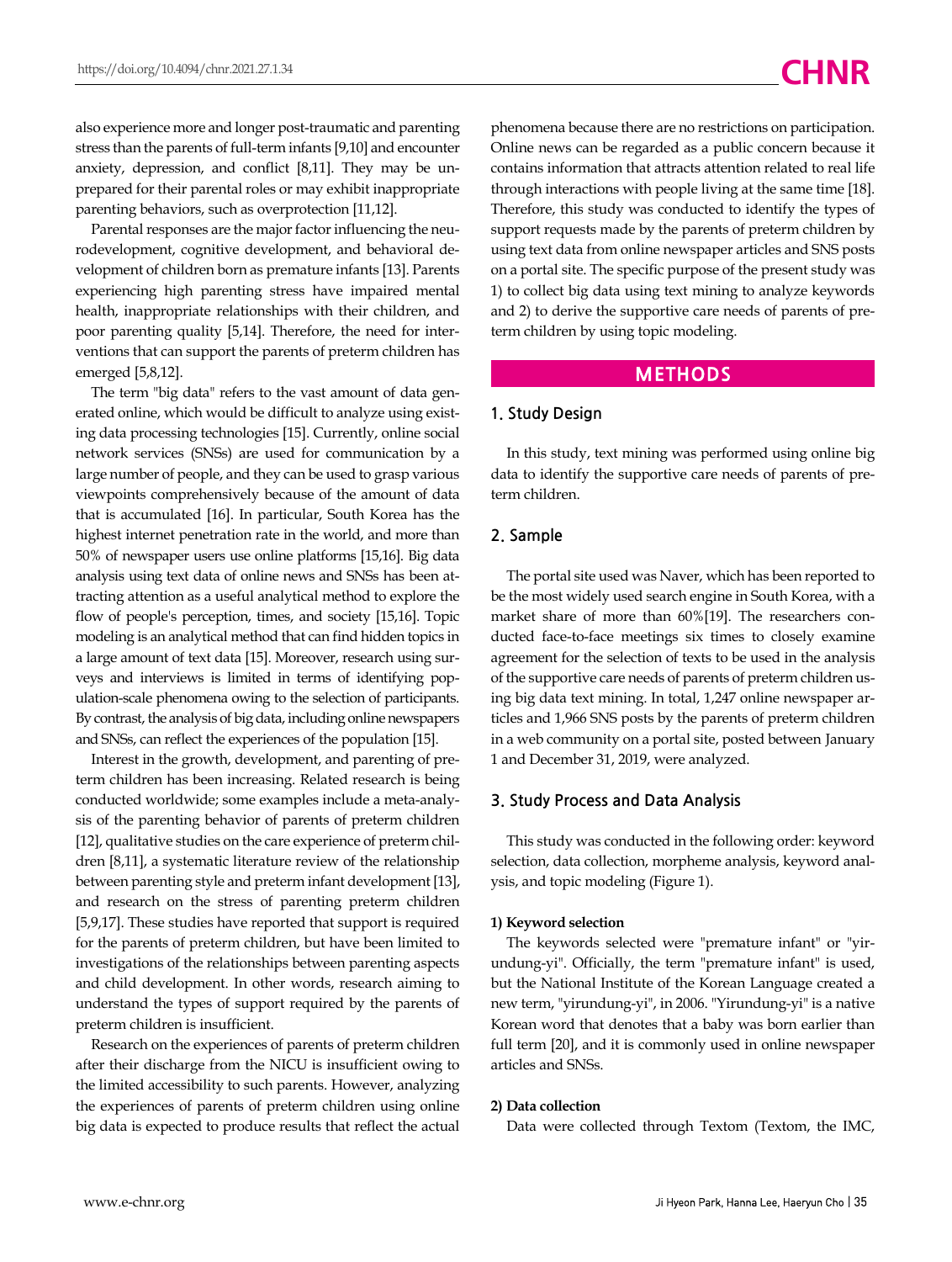

Figure 1. Study process and data analysis. \*Yirundung-yi is native Korean as premature infant; LDA, latent dirichlet allocation; SNS, social network service; TF-IDF, term frequency inverse document frequency.

South Korea), a big data analysis software that can collect, clean, and process matrix data in a web environment. It was chosen for this study because it can collect and analyze data from various channels, including portal sites [15,16]. The settings for the data collection were as follows: 1) text in Korean; 2) keywords of "yirundung-yi" and "premature infant"; 3) full text; 4) post start date was January 1, 2019; 5) post end date was December 31, 2019; 6) the collection channel was an online newspaper article and web community on Naver; and 7) duplicate uniform resource locators (URLs) were removed.

The title, URL, and text of the collected data were saved as an Excel file with a size of 1.2 MB. The titles and texts of the collected data were checked by the researchers, and unrelated data and duplicate content were deleted. In total, 1,247 online newspaper articles were collected, from which 628 texts were analyzed after excluding 583 duplicate and 36 unrelated articles. In total, 1,976 SNS posts were collected; there were 10 unrelated posts and no duplicate data, resulting in 1,966 texts for analysis. The final text size was 627 KB.

#### **3) Morpheme analysis**

Morphological analysis was performed with nouns and adjectives using the MeCab-ko analyzer. Unlike Espresso K, MeCab-ko has the advantage of classifying vocabulary by referring to a dictionary regardless of space [21]. However, as compound nouns are extracted as simple nouns, and synonyms and similar words cannot be distinguished, the meaning of the text was not clear. Thus, through an N-gram depicting the degree of concentration of the keywords, complex nouns were created again from the refined data. Subsequently, a user

dictionary was used to refine words with the same or similar meaning and words that did not have a meaning in the refined data. The user dictionary refers to a function in which the words to be changed are constructed as a dictionary when it is necessary to refine data for similar or identical subjects repeatedly, and these words are collectively changed into corrected words designated in the morpheme analysis process [21]. Therefore, a synonym dictionary was constructed for words with agreed-upon meanings, and words with similar meanings were constructed as a thesaurus dictionary using Textom's user word dictionary. Words such as "because of", "etc.", "related", and "and" do not have relevant meanings in this context; therefore, they were treated as stop words. The final refined data were saved as a .txt file, and the encoding was set to UTF-8, saved, and then uploaded to Textom.

#### **4) Keyword analysis**

In this study, the term frequency-inverse document frequency (TF-IDF) value was applied to extract important keywords, as it represents the frequency and weight of specific words in the document [22]. From the collected data, the top 50 keywords were extracted by applying the TF-IDF weight to each data point. In addition, the keywords were analyzed with the keywords of data collection: "yirundung-yi" and "premature infant". A word cloud is the most representative text mining technique for visualizing keywords [23]. In this study, the size was expressed as large, medium, and small according to the frequency of a word's appearance in the data. The colors were set as blue, green, and gray, in descending order of importance of appearance in the data.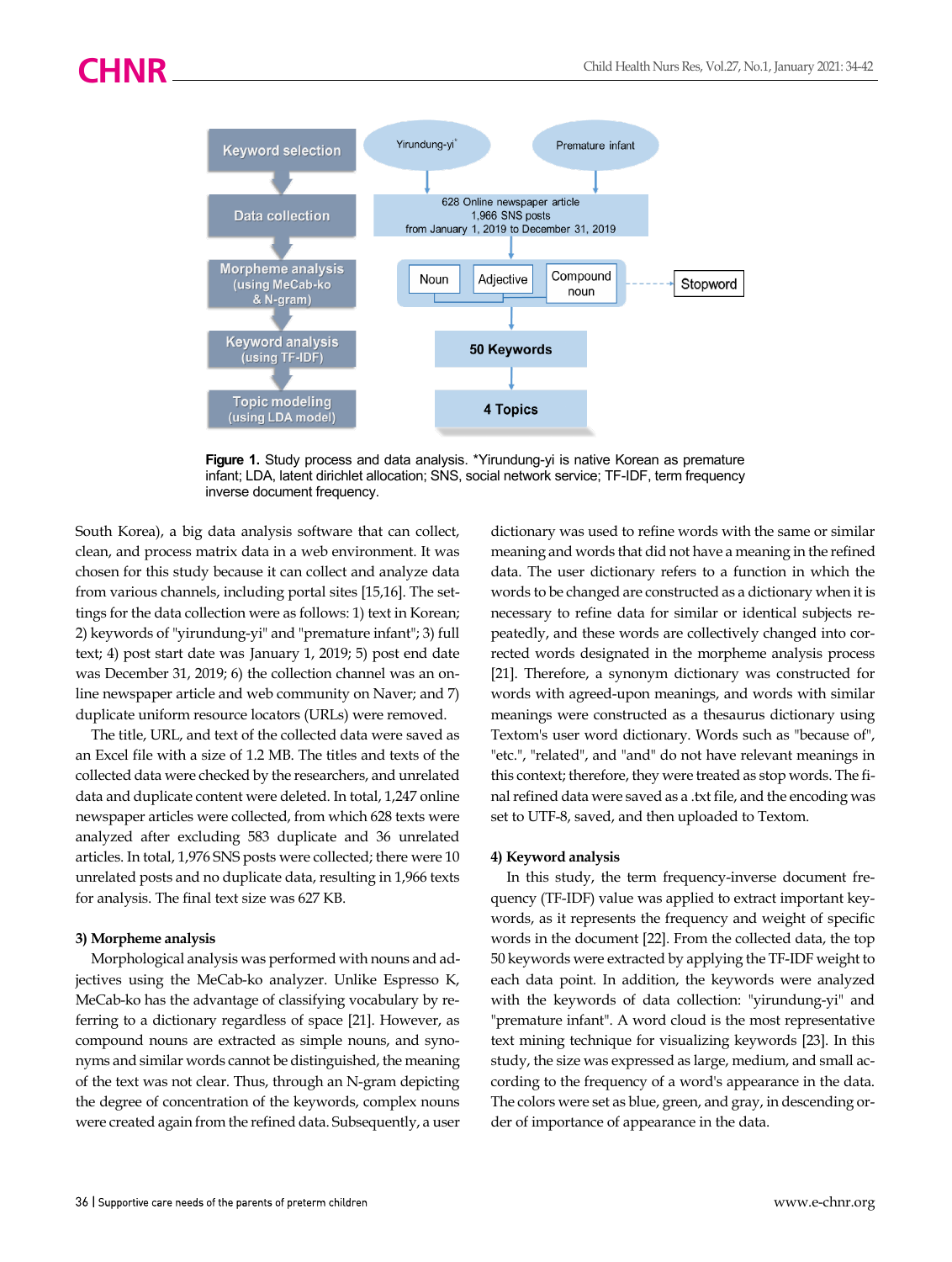#### **5) Topic analysis**

For topic modeling, the latent dirichlet allocation (LDA) model was used in this study. The LDA method assumes that a document is a collection of topics, each of which is a set of keywords, and it probabilistically infers the topics latent in the document [24]. In the LDA method, the researcher determines the number of topics that are considered well-categorized [21]. In this study, the number of topics was determined to be four, which demonstrated the clearest distance and boundary between the topics. The researchers reviewed the keywords and texts that composed the four topics that were derived and named them in a way that clearly expressed their meaning.

### **RESULTS**

#### **1. Keyword Analysis**

The top 50 keywords based on their TF-IDF values are shown in Table 1. Three word clouds for the combined data (online newspaper articles and SNS data), online newspaper article data, and SNS data are presented in Figure 2. The word cloud of online newspaper articles revealed that "premature infant" was the most important term, as its representation in the cloud was larger than that of "yirundung-yi", indicating that the official medical term was primarily used in online newspaper articles. In the word cloud of SNS data, "yirundung-yi" was found to have higher importance than "premature infant", and other words related to parenting were found to be the main words.

#### **2. Topic Modeling**

The four topics using LDA modeling are shown in Figure 2 and discussed in the following sections.

#### **1) Vague fear of caring for a baby from the time when NICU discharge is imminent**

The main keywords for the first topic were "premature infant formula", "discharge", and "incubator". This topic indicates that the parents started preparing for their parental role when their infants neared their discharge from the NICU, and that they experienced vague anxiety.

I'm a yirundung-yi mom, but I'm still very unfamiliar. I don't know anything. What is corrected age? (code 1920) I am a yirundung-yi mom of a 37-week and 1,750 g baby. The baby is still in the incubator, and it is about to be three weeks of hospitalization. I think he/she will be discharged this month. What are the hospital expenses

and supplies for discharge? (code 1165)

#### **2) Real-world difficulties encountered while caring for preterm children**

The main keywords that composed the second topic were "Naturemade?", "infant formula", and "recommendation". This topic encompassed the real-world problems that the parents faced directly after their infants were discharged from the NICU. Unlike the first topic, it dealt with the specific and real-world difficulties of child-rearing, such as feeding and providing clothes and diapers.

My baby was discharged from the NICU today and We couldn't find a place to buy premature infant formula. Does anyone know where premature infant formula is sold, or someone who wants to sell leftover premature infant formula? (code 319)

My baby was finally discharged yesterday and came home. Whether it is day or night, the baby keeps shouting and moving. The baby constantly has strong movements throughout the whole body, is it okay? (code 366)

It is a reality that special diapers and powdered milk that are needed for yirundung-yi are difficult to obtain at home because they are not only expensive but also in limited supply. The Ministry of Health and Welfare, Samsung Card, and the Green Umbrella Children's Foundation support the 'childcare kit.' (code 2027)

#### **3) Concerns about the growth and developmental problems of preterm children**

The third topic was composed of "worry", "weight", "test", "retinopathy of prematurity (ROP) test", and "corrected age". This topic indicates that after discharge from the NICU, parents became aware of the problems related to the growth and development of their children and became anxious or concerned.

My baby was born as yirundung-yi, and corrected age is seven months. The counselor doctor in the portal site and the attending physician said that the yirundung-yi's development will be 2-3 months later than full-term children. My baby is 7 months old, but he still doesn't try to put weight on his legs. (code 1524)

I am a beginner mom raising a 46-day-old baby. The baby was born at 36 weeks, and the weight and height were similar to those of other children, but he was born a month early, so it seemed that he never opens his eyes and plays. He opened his eyes for a very short time and cried, and after I hugged him, he fell asleep again. It seems that only my baby is late. (code 437)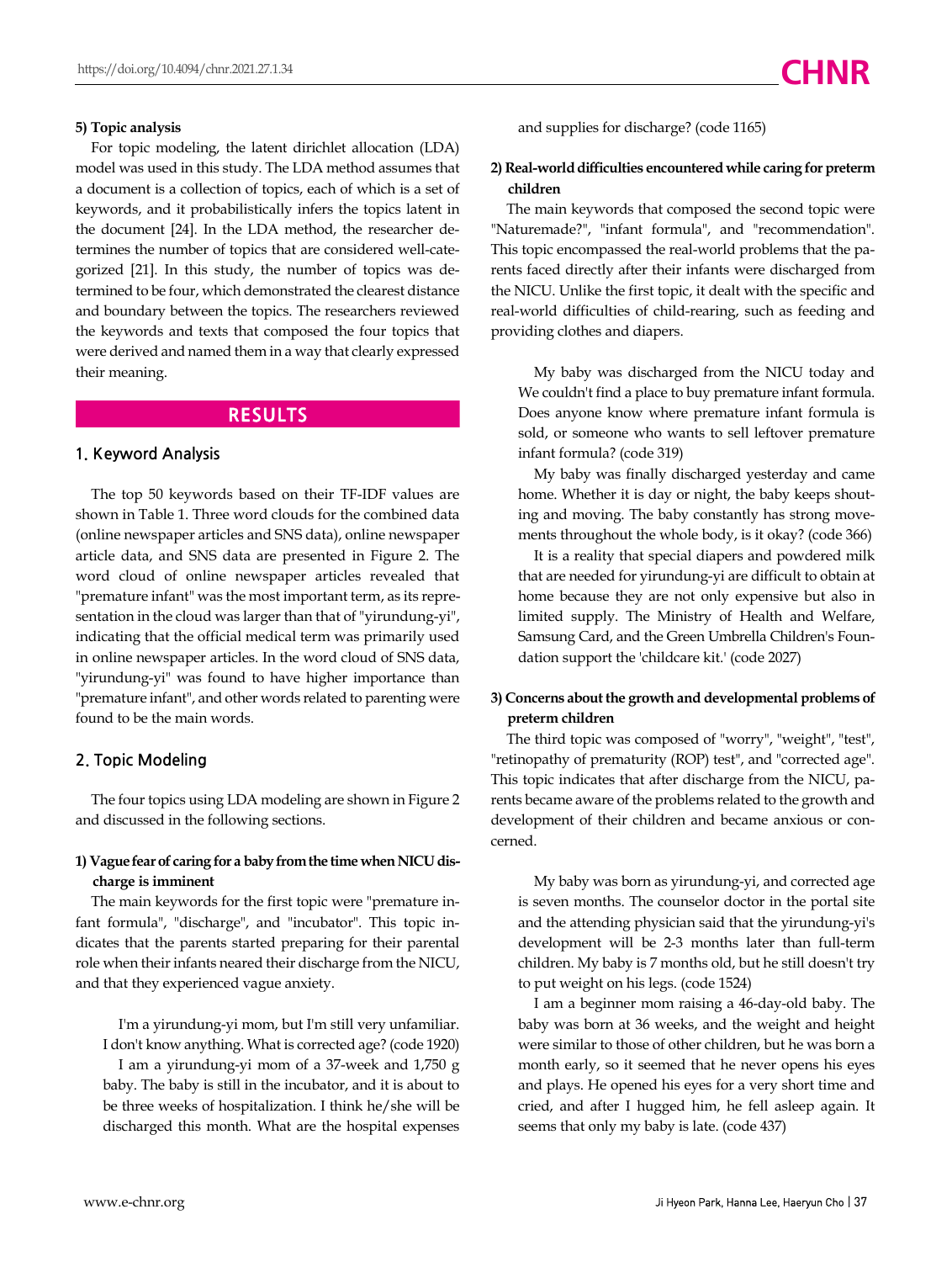### **Table 1.** Top 50 Keywords (*N*=9,782)

| Rank           | Total (N=9,782)          |         | Online newspaper articles (n=5,451) |           | SNS (n=5,304)            |         |
|----------------|--------------------------|---------|-------------------------------------|-----------|--------------------------|---------|
|                | Keyword                  | TF-IDF  | Keyword                             | TF-IDF    | Keyword                  | TF-IDF  |
| 1              | Yirundung-yi             | 2,132.5 | Yirundung-yi                        | 824.2     | Yirundung-yi             | 1,262.5 |
| 2              | Premature infant         | 1,660.2 | Premature infant                    | 626.0     | Premature infant         | 906.8   |
| 3              | Premature infant formula | 1,041.0 | Newborn                             | 416.8     | Premature infant formula | 849.7   |
| $\overline{4}$ | Infant                   | 988.9   | Medipost Pneumostem®*               | 404.3     | Naturemade® <sup>†</sup> | 810.1   |
| 5              | Naturemade® <sup>†</sup> | 987.0   | Daughter                            | 360.5     | Infant                   | 714.8   |
| 6              | Child                    | 817.2   | Under                               | 336.5     | Powdered milk            | 574.3   |
| 7              | Newborn                  | 722.6   | <b>NICU</b>                         | 324.5     | Give                     | 505.5   |
| 8              | Powdered milk            | 706.4   | Child                               | 322.4     | Baby                     | 504.6   |
| 9              | Hospital                 | 646.3   | Born                                | 306.8     | Discharge                | 497.1   |
| 10             | Discharge                | 631.0   | Pregnancy                           | 298.3     | Child                    | 494.3   |
| 11             | Baby                     | 611.0   | Incubator                           | 289.0     | Yirundung-yi mom         | 474.1   |
| 12             | Give                     | 609.3   | <b>ROP</b>                          | 277.2     | Hospital                 | 402.5   |
| 13             | Huggies®                 | 601.3   | Support                             | 275.9     | Weight                   | 361.6   |
| 14             | Incubator                | 584.2   | <b>BPD</b>                          | 257.4     | Huggies®                 | 348.7   |
| 15             | Daughter                 | 574.6   | Particulate matter                  | 254.5     | Need                     | 323.8   |
| 16             | Yirundung-yi mom         | 564.1   | Huggies®                            | 253.5     | Delivery                 | 322.8   |
| 17             | Childbirth               | 533.5   | Congenital anomaly                  | 252.8     | Breast milk              | 314.3   |
| 18             | Medipost Pneumostem®*    | 524.7   | Hospital                            | 243.9     | Degree                   | 310.1   |
| 19             | Under                    | 515.7   | Danger                              | 241.9     | Babe                     | 305.8   |
| 20             | Weight                   | 505.3   | Voucher                             | 232.9     | Sale                     | 298.7   |
| 21             | NICU                     | 500.9   | Infant                              | 224.4     | Postnatal care center    | 286.4   |
| 22             | Birth                    | 488.4   | Treatment                           | 221.5     | Mother                   | 286.1   |
| 23             | Need                     | 478.0   | Pregnant woman                      | 219.2     | Height                   | 280.8   |
| 24             | Pregnancy                | 466.7   | Person                              | 216.3     | Preemie                  | 280.0   |
| 25             | Mother                   | 464.0   | Delivery                            | 210.8     | Incubator                | 274,4   |
| 26             | Support                  | 454.7   | Body weight                         | 205.3     | Recommendation           | 270.6   |
| 27             | <b>Breast milk</b>       | 397.6   | Diaper                              | 202.2     | Nicu                     | 266.9   |
| 28             | Degree                   | 377.8   | Yuhan-Kimberly                      | 202.2     | <b>ROP</b>               | 261.5   |
| 29             | Body weight              | 364.4   | Selection                           | 195.0     | Worry                    | 258.0   |
| $30\,$         | <b>ROP</b>               | 364.4   | Health                              | 193.0     | Birth                    | 253.5   |
| 31             | Congenital anomaly       | 361.8   | Region                              | 188.4     | Completion               | 252.7   |
| 32             | Sale                     | 358.1   | Medical expenses support            | 183.4     | Test                     | 250.3   |
| 33             | Delivery                 | 356.0   | Campaign                            | 181.8     | Mom                      | 248.9   |
| 34             | Health                   | 354.9   | Extreme prematurity                 | 181.8     | Corrected                | 235.1   |
| 35             | Babe                     | 352.0   | Mother                              | 177.9     | Twin                     | 231.3   |
| 36             | Twin                     | 350.5   | Parent                              | 175.2     | Thinking                 | 228.4   |
| 37             | Particulate matter       | 339.3   | Hospital bills                      | 173.2     | Infant formula           | 215.5   |
| 38             | Height                   | 338.6   | $\operatorname{Hold}$               | $170.6\,$ | University hospital      | 212.4   |
| 39             | Treatment                | 337.2   | Surgery                             | 168.4     | Newborn                  | 210.4   |
| $40\,$         | BPD                      | 334.1   | Ministry of Health and Welfare      | $168.1\,$ | Small                    | 205.2   |
| 41             | Danger                   | 330.3   | Outbreak                            | 167.4     | Request                  | 203.4   |
| 42             | Postnatal care center    | 329.0   | Doctor                              | 166.6     | Home                     | 202.4   |
| 43             | Premature retina         | 323.8   | World                               | 159.0     | Hospitalization          | 201.3   |
| $\bf 44$       | Surgery                  | 323.0   | Puerperal mother                    | 158.7     | ROP test                 | 196.2   |
| 45             | Preemie                  | 318.6   | Child Fund Korea                    | 156.3     | Collect on delivery      | 192.5   |
| 46             | Person                   | 315.9   | Case                                | 155.3     | Use                      | 190.9   |
| 47             | Worry                    | 311.6   | This year                           | 153.0     | Agonize                  | 188.3   |
| $\rm 48$       | Recommendation           | 308.2   | Need                                | 151.9     | Post                     | 180.9   |
| 49             | Voucher                  | 306.9   | The latest                          | 149.8     | Premature birth          | 179.2   |
| 50             | Nicu                     | 306.9   | Last year                           | 147.2     | Corrected age            | 171.4   |

\*A medication for preventing and treating bronchopulmonary dysplasia in clinical trials in South Korea; <sup>†</sup>A diaper brand name in South Korea; BPD, bronchopulmonary dysplasia; NICU, neonatal intensive care unit; ROP, retinopathy of prematurity; SNS, social networking service; TF-IDF, term frequency-inverse document frequency.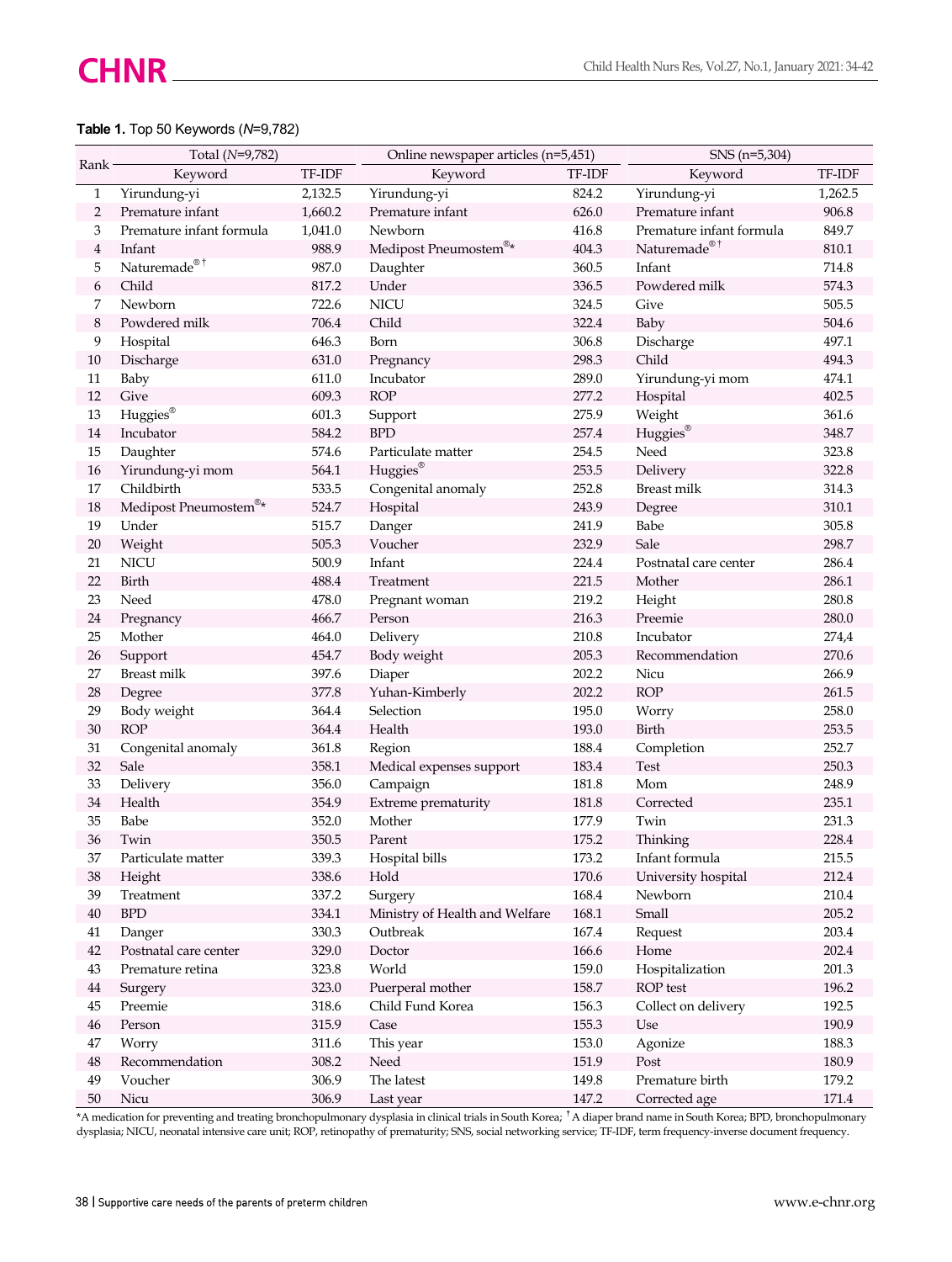

**Figure 2.** Word clouds. (A) Total. (B) News articles. (C) Social network service.

Everyone around me tells me not to worry too much because the kids will grow up on their own when the time comes. But when my child seems to be developing or growing later than his peers, I inevitably become anxious. When should my baby have an infant and toddler development test? (code 2445)

#### **4) Anxiety about possible complications in preterm children**

The main keywords that composed the fourth topic were "retinopathy of prematurity (ROP)", "bronchopulmonary dysplasia", "treatment", "medical expenses support", and "surgery". This topic indicated worries about potential future health problems, such as future complications and treatment prognosis.

My baby was hospitalized for 5 days with jaundice and had a level of 19.5 at 4 days old. He was 6 months and 9 days old. Should he be going for a retinopathy of prematurity test? (code 365)

My baby was born as a very premature infant, and his corrected age is 6 months. During the weekend, he had phlegm and coughed quite a bit. We went to a nearby pediatrician in a hurry to get a prescription, but the he didn't have any lung sickness yet. When he wheezes, it is

called bronchiolitis. What should I do? (code 720)

Medipost Pneumostem® is a treatment for bronchopulmonary dysplasia, which is mainly composed of mesenchymal stem cells derived from allogeneic cord blood. Bronchial pulmonary dysplasia is a chronic lung disease that occurs in premature infants receiving artificial ventilation and oxygen therapy. (code 2451)

#### **DISCUSSION**

This study analyzed a vast amount of text from online newspaper articles and SNS posts to understand the supportive care needs reported by parents raising preterm children. Four topics were identified through the data analysis.

The first topic was parents' vague fear of caring for their child, starting when NICU discharge was imminent. First-time parents generally experienced stress and anxiety about caring for their children [5]. In particular, previous studies have reported that the parents of premature infants are generally less prepared for parenting than the parents of full-term infants [11]. Furthermore, the parents of premature infants experience more stress than the parents of full-term infants [9,25]. Parent education [26], skin-to-skin contact through kangaroo care [27], and massages [28] are among the interventions that have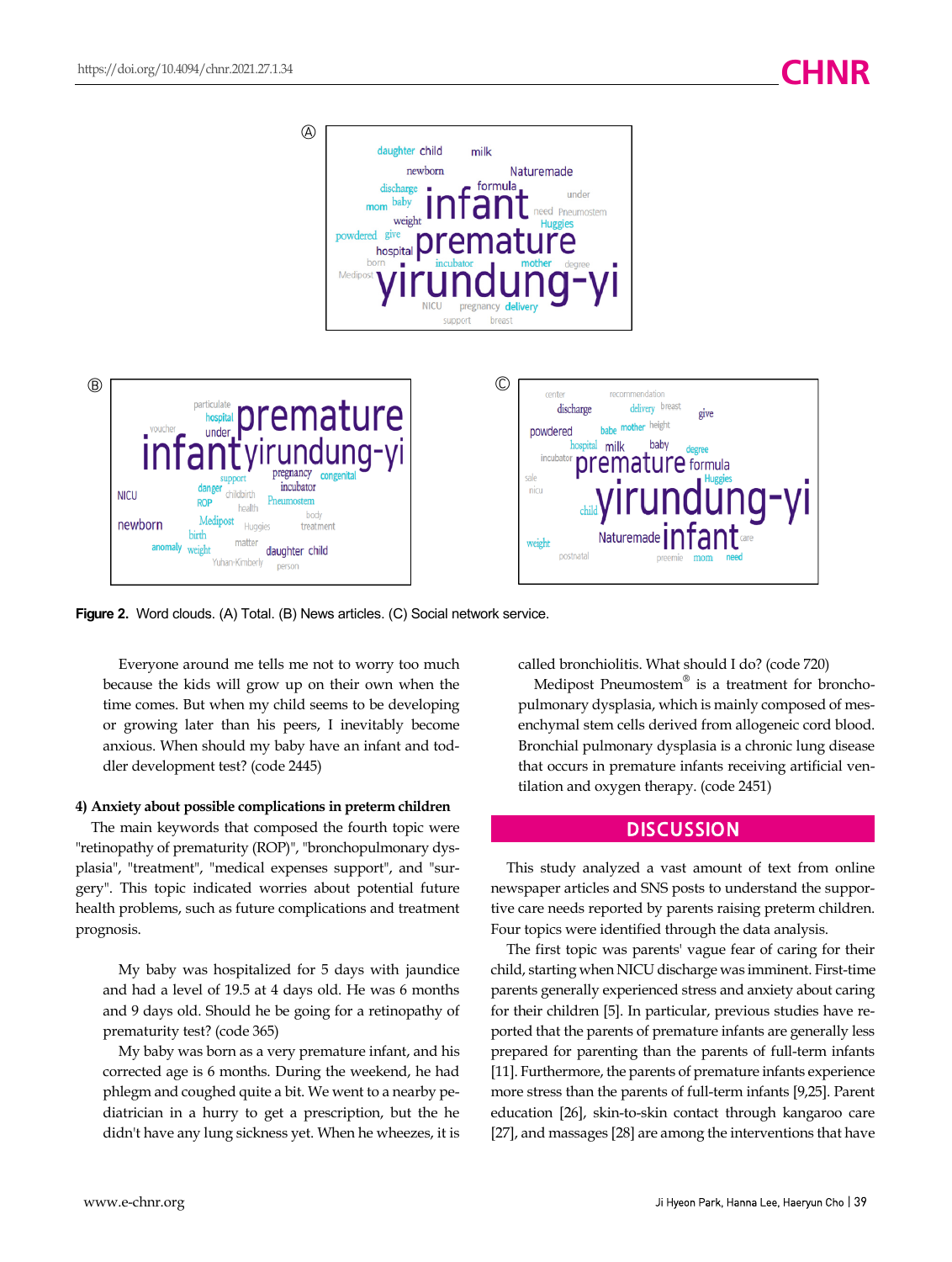been implemented in NICUs to enhance parent-child attachment, reduce parental stress, and strengthen parental confidence. However, in this study, it was found that parents exhibited an uncertain and vague reaction to caring for their children. Although NICU discharge education is being implemented, in reality, parents seek advice on how to handle their children using SNS, which indicates that the education provided at the NICU was ineffective. Therefore, it is necessary to develop effective educational methods and content that can improve parents' confidence to raise their children at home after discharge from the NICU.

The second topic encompassed the real-world difficulties of parenting preterm children. Compared to the first topic, which represented an abstract future difficulty, this topic included specific parenting difficulties. According to a study by Lee and Koh [29], the parents of infants lacked the ability to meet their own parenting expectations. In addition, according to a study by Jeong and Kim [30] that analyzed the parental education of parents of infants, the most frequently encountered type of parental education dealt with child development; however, parents wanted education related to actual parenting behaviors, including interacting with their child, solving health problems, and proper eating habits. Consistent with previous studies, the results of this study revealed that keywords related to practical care for infants, such as "formula", "diapers" and "childcare products" appeared, rather than content specific to preterm children. Therefore, the demands of parents who care for their children after discharge from the NICU relate to real-world parenting behaviors. Furthermore, previous studies have reported that similar issues caused stress when parenting premature and full-term infants [5,10,17]. In other words, it is necessary to educate the parents of preterm children about general parenting behaviors and to provide interventions that can improve overall parenting competence. In addition, to effectively deliver necessary information to parents caring for infants after being discharged from the NICU, it is necessary to develop educational material that is as accessible as SNSs as a way to find information.

The third topic involved concerns about the growth and development of preterm children. The results of a qualitative study by Kim [8], which analyzed parenting experience with infants born prematurely, indicated that vague anxiety was the parents' main reaction and was caused by a lack of certainty about the normal growth and development of their children. This is consistent with the results of this study. Furthermore, Whittingham et al. [11] also reported that the parents of prematurely born infants lacked assurance that their children would develop appropriately. Parents obtain information on growth and development problems that may occur in premature infants through SNSs or online communities [5,8,10]. If parents have a limited ability to interpret information and apply it under the circumstances of caring for a child born as a premature baby, the information related to growth and development provided by health non-professionals may cause excessive anxiety. Therefore, to provide assurance regarding premature children's growth and development, health professionals need to help parents through individual child growth and development interventions, in addition to the use of self-help groups, such as SNSs, by parents of preterm children.

The final identified topic was parental anxiety about possible future health complications in preterm children. Parents of preterm infants are aware of the potential medical problems of their children and seek information [11]. A study by Kim [8] reported that parents of premature infants were anxious to prevent infection, diseases, or complications from worsening after discharge, which is similar to the results of this study. Therefore, it is necessary to provide multidisciplinary interventions for the parents of preterm children, including a neonatal health care professional, a developmental expert, and an expert who can provide medical interventions.

In the word cloud, it was found that the keywords "premature infant" and "yirundung-yi" were similar in size in the online newspaper articles, whereas "yirundung-yi" was larger in the SNS posts where parents' writings were reflected. This result means that for parents, the term "yirundung-yi", which is a pure Korean word, is a more practical term than the technical term "premature infant". Therefore, when providing intervention for the parents of preterm infants, the use of the term "yirundung-yi" rather than the medical term "premature infant" may be a more useful strategy.

As research on raising premature children discharged from the NICU is just beginning, this study is significant in that an analysis was conducted using big data with the goal of understanding the supportive care needs of parents raising preterm children. The significance of this study lies in its ability to identify parents' needs meaningfully because it analyzed 2,594 texts using text mining and LDA topic modeling to extract topics embedded in online documents used by these parents. In addition, as the data were collected using various channels, namely online newspaper articles and SNSs, the research results derived in this study are reliable.

However, a methodological limitation is that the subjectivity of the researcher may have been reflected in the process of refining the keywords. Furthermore, slang, abbreviations, and new words were not completely reflected in the refined keywords. In addition, the results of this study should be interpreted considering the fact that they did not reflect the needs of parents who do not use SNSs.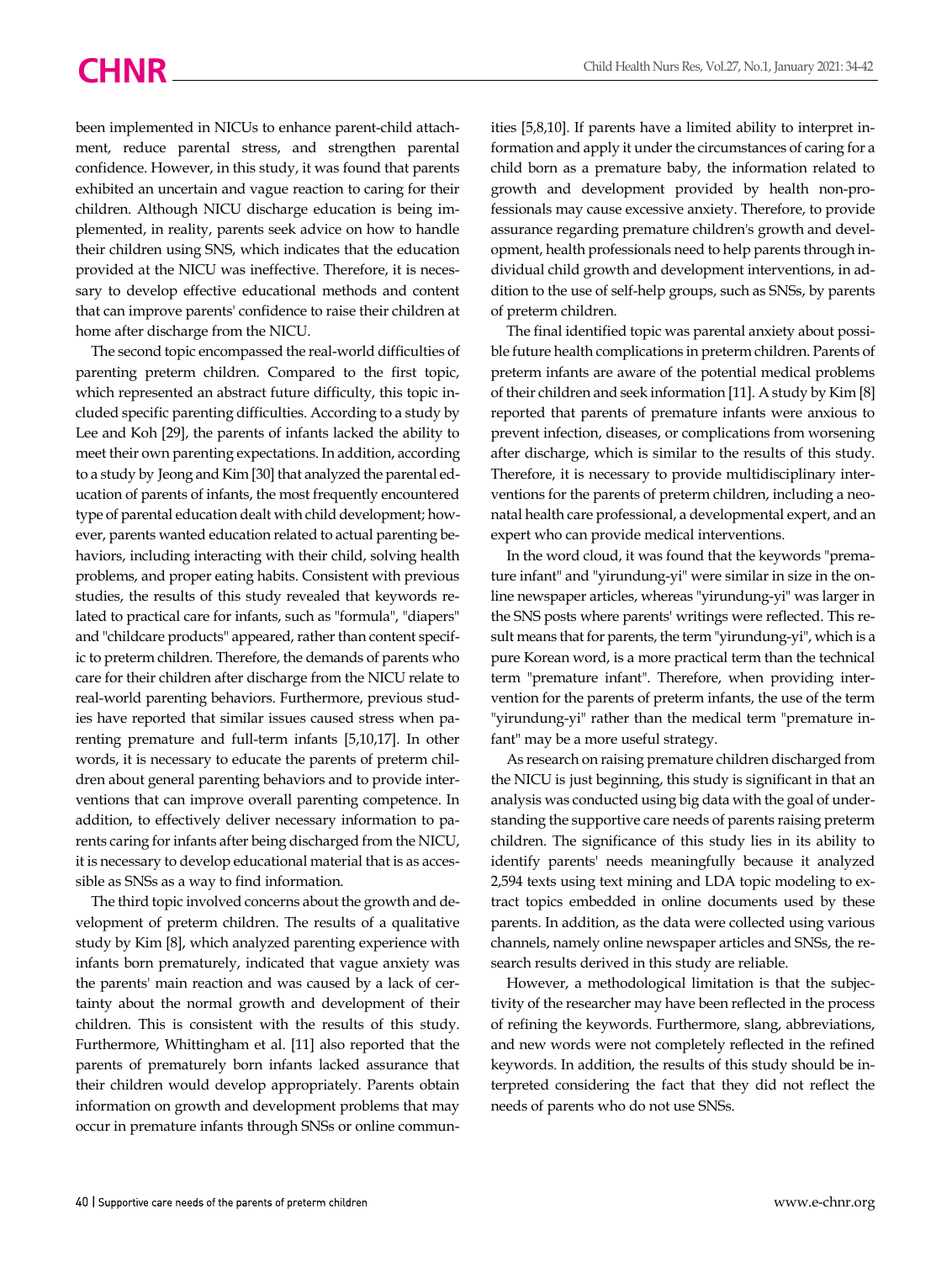## **CONCLUSION**

The supportive care needs of parents of preterm children were identified in this study and can be summarized as follows: 1) uncertainty in caring for their infants, 2) real-world difficulties in raising their children, 3) concerns about appropriate growth and development, and 4) anxiety about potential medical problems of their children. Reflecting these needs, the following interventions are needed. It is necessary to develop and apply effective education that increases the confidence of parents in caring for their children at home when NICU discharge is imminent. For interventions after NICU discharge, parenting methods specific to premature infants are important; however, information on parenting methods in general should also be included. In addition, it is necessary for a team composed of multidisciplinary experts, such as doctors, nurses, development experts, and occupational therapists, to provide support for the individual growth and development of preterm children and help manage complications of prematurity. Finally, it is suggested that various media such as SNS, internet, and mobile platforms be used to increase the accessibility of information for parents.

# **Conflict of interest**

No existing or potential conflict of interest relevant to this article was reported.

# **Data availability**

Please contact the corresponding author for data availability.

#### **REFERENCES**

1. World Health Organization. Preterm birth [Internet]. Geneva: World Health Organization; 2018 [cited 2020 September 10]. Available from:

http://www.who.int/news-room/fact-sheets/detail/preterm-birth

- 2. Statistics Korea. 2019 Birth statistics [Internet]. Daejeon: Statistics Korea; 2020 [cited 2020 August 28]. Available from: http://kostat.go.kr/portal/korea/kor\_nw/1/2/3/index.board? [bmode=read&bSeq=&aSeq=384631&pageNo=1&rowNum=10&](http://kostat.go.kr/portal/korea/kor_nw/1/2/3/index.board?bmode=read&bSeq=&aSeq=384631&pageNo=1&rowNum=10&navCount=10&currPg=&searchInfo=&sTarget=title&sTxt=) navCount=10&currPg=&searchInfo=&sTarget=title&sTxt=
- 3. Blencowe H, Cousens PS, Oestergaard MZ, Chou D, Moller AB, Narwal R, et al. National, regional, and worldwide estimates of preterm birth rates in the year 2010 with time trends since 1990 for selected countries: A systematic analysis and implications. Lancet. 2012;379(9832):2162-2172.

[https://doi.org/10.1016/S0140-6736\(12\)60820-4](https://doi.org/10.1016/S0140-6736(12)60820-4)

4. University of Utah Health. Health outcomes for preemies [Inter-

net]. Salt Lake City: University of Utah Health; 2020 [cited 2020 September 1]. Available from:

[https://healthcare.utah.edu/womenshealth/pregnancy-birth/pre](https://healthcare.utah.edu/womenshealth/pregnancy-birth/preterm-birth/when-is-it-safe-to-deliver.php) term-birth/when-is-it-safe-to-deliver.php

- 5. Kim K, Lee H. Parenting stress in preterm and full-term infant mothers by their children's developmental stages. Journal of the Korean Society of Maternal and Child Health. 2020;24(3):162-169. https://doi.org/10.21896/jksmch.2020.24.3.162
- 6. Purdy IB, Craig JW, Zeanah P. NICU discharge planning and beyond: Recommendations for parent psychosocial support. Journal of Perinatology. 2015;35:S24-S28. https://doi.org/10.1038/jp.2015.146
- 7. Gardon L, Piccioloini O, Squarza C, Frigerio A, Gianni ML, Gangi S, et al. Neurodevelopmental outcome and adaptive behaviour in extremely low birth weight infants at 2 years of corrected age. Early Human Development. 2019;128:81-85.

https://doi.org/10.1016/j.earlhumdev.2018.12.013

8. Kim JS. Parenting experience of prematurity parents based on grounded theory. Journal of the Korean Society of Maternal and Child Health. 2019;23(4):232-240.

https://doi.org/10.21896/jksmch.2019.23.4.232

- 9. Suttora C, Spinelli M, Monzani D. From prematurity to parenting stress: The mediating role of perinatal post-traumatic stress disorder. European Journal of Developmental Psychology. 2014;11 (4):478-493. https://doi.org/10.1080/17405629.2013.859574
- 10. Howe TH, Sheu CF, Wang TN, Hsu YW. Parenting stress in families with very low birth weight preterm infants in early infancy. Research in Developmental Disabilities. 2014;35(7):1748-1756. https://doi.org/10.1016/j.ridd.2014.02.015
- 11. Whittingham K, Boyd RN, Sanders MR, Colditz P. Parenting and prematurity: Understanding parent experience and preferences for support. Journal of Child and Family Studies. 2014;23:1050- 1061. https://doi.org/10.1007/s10826-013-9762-x
- 12. Toscano C, Soares I, Mesman J. Controlling parenting behaviors in parents of children born preterm: A meta-analysis. Journal of Developmental and Behavioral Pediatrics. 2020;41(3):230-241. https://doi.org/10.1097/DBP.0000000000000762
- 13. Neel MLM, Stark AR, Maitre NL. Parenting style impacts cognitive and behavioural outcomes of former preterm infants: A systematic review. Child: Care, Health and Development. 2018;44(4):507-515. https://doi.org/10.1111/cch.12561
- 14. Lee SM. Factors influencing parenting stress in mothers of preschoolers born prematurely. Child Health Nursing Research. 2017; 23(4):470-478. https://doi.org/10.4094/chnr.2017.23.4.470
- 15. Kang J, Kim S, Roh S. A topic modeling analysis for online news article comments on nurses' workplace bullying. Journal of Korean Academy of Nursing. 2019;49(6):736-747. https://doi.org/10.4040/jkan.2019.49.6.736
- 16. Lee SA, Choi BS, Choi J. Analysis of developmental disabilities news paver articles using Text mining: Focused on early screening